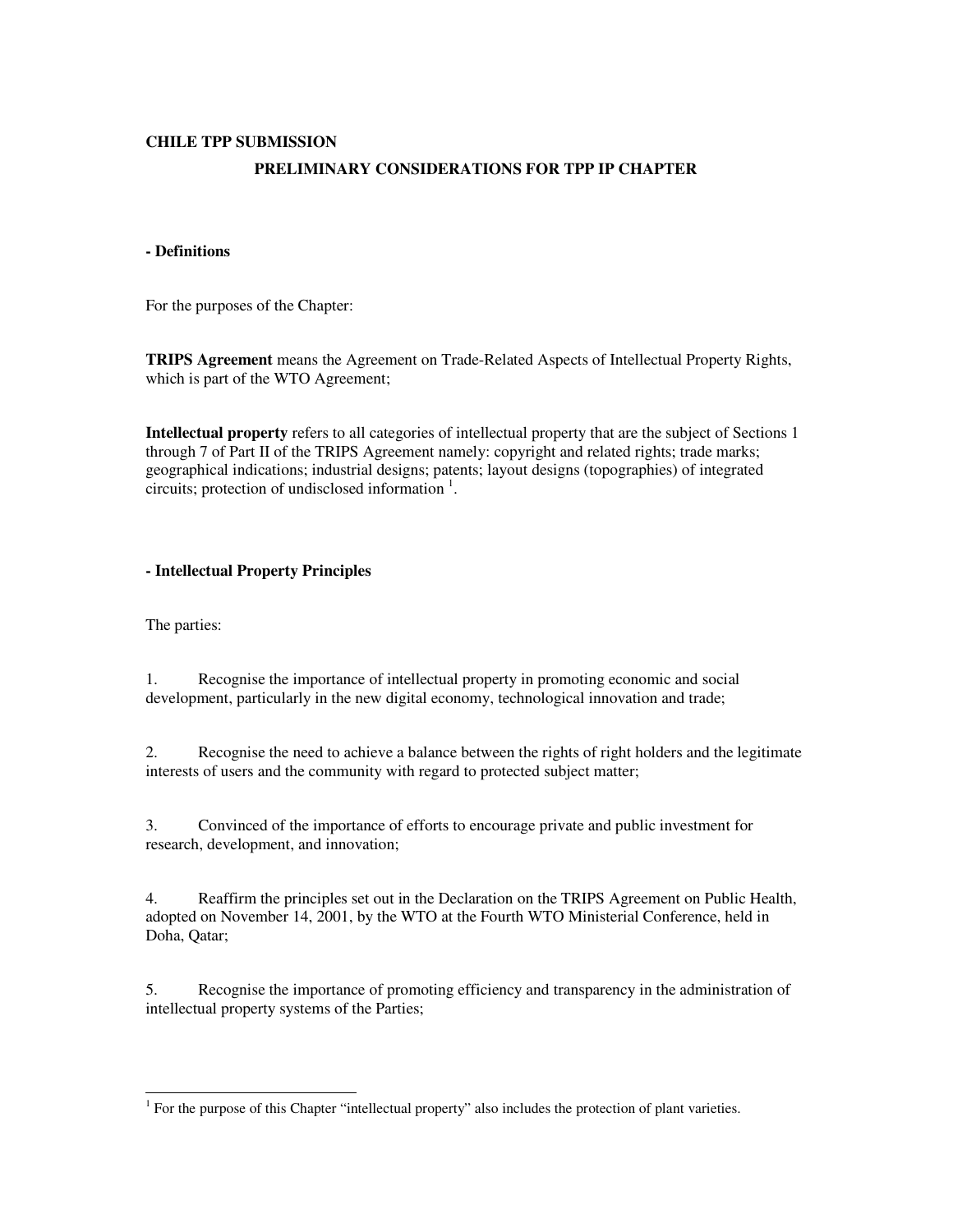6. Recognise the importance of identifying, promoting access to, and preserving the public domain;

7. Agree on the importance of promoting high quality intellectual property rights in the granting procedures;

8. Are committed to the maintenance of intellectual property rights regimes and systems that seek to:

(a) facilitate international trade, economic and social development through the dissemination of ideas, technology and creative works;

(b) provide certainty for right-holders and users of intellectual property over the protection and enforcement of intellectual property rights; and

(c) facilitate the enforcement of intellectual property rights with the view, inter alia, to eliminate trade in goods infringing intellectual property rights.

9. Agree on the importance of ensuring that measures and procedures to enforce intellectual property rights do not themselves become barriers to legitimate trade.

## **- General Provisions**

1. The Parties affirm their existing rights and obligations with respect to each other under the TRIPS Agreement and any other multilateral agreement relating to intellectual property to which they are party. To this end, nothing in this Chapter shall derogate from existing rights and obligations that Parties have to each other under the TRIPS Agreement or other multilateral intellectual property agreements, such as those concluded or administered under the auspices of the World Intellectual Property Organization (WIPO), the World Health Organization and United Nations Educational, Scientific and Cultural Organization (UNESCO).

2. Parties shall be free to determine the appropriate method of implementing the provisions of this Chapter within their own legal system and practice.

3. Nothing in this Chapter shall prevent a Party from adopting appropriate measures to prevent the abuse of intellectual property rights by right holders or the resort to practices that unreasonably restrain trade or adversely affect the international transfer of technology, provided that such measures are consistent with this Agreement. In particular, nothing in this Chapter shall prevent a Party from adopting measures necessary to prevent anti-competitive practices that may result from the abuse of intellectual property rights.

4. Subject to each Party's international obligations the Parties affirm that they may: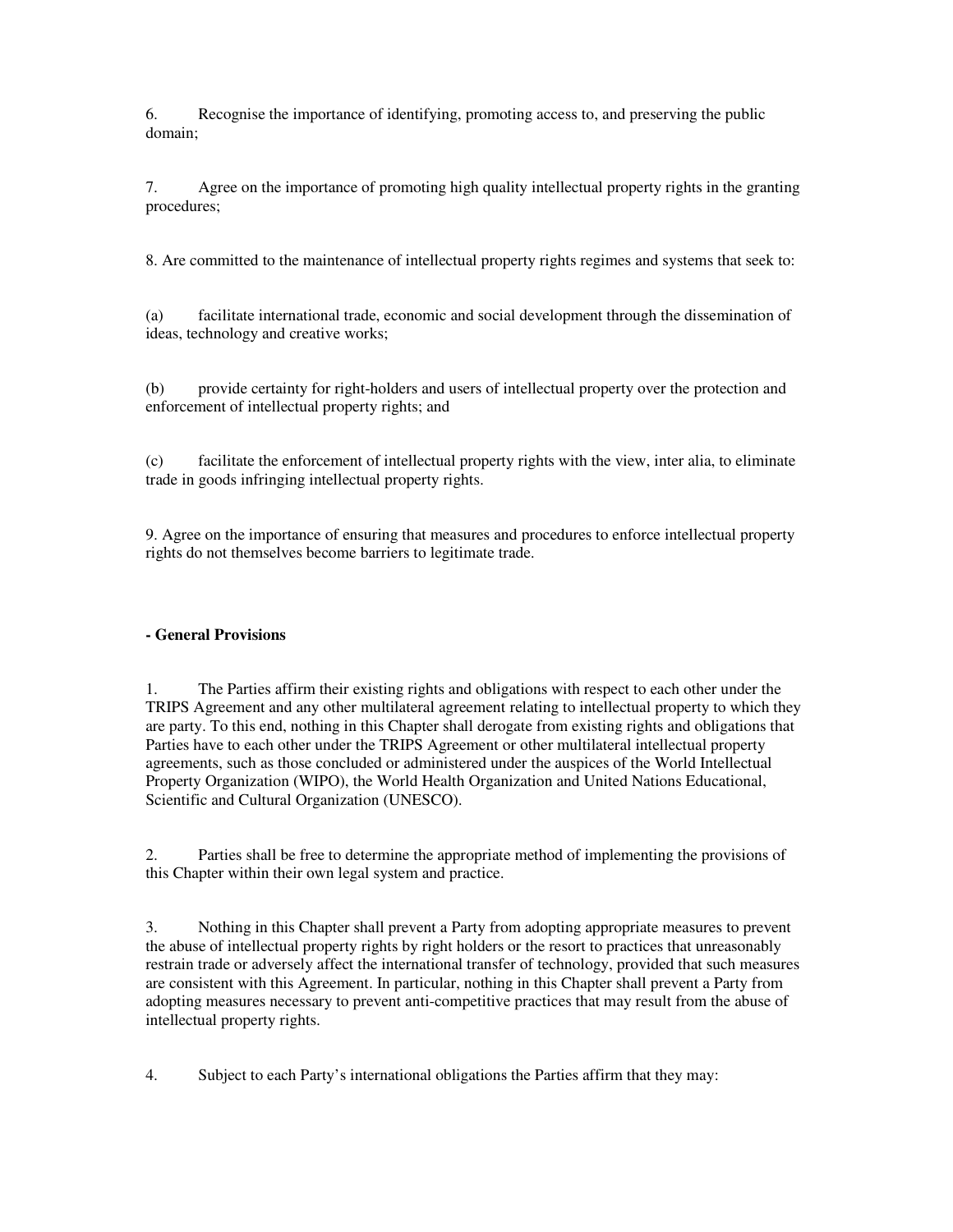(a) provide for the international exhaustion of intellectual property rights;

(b) establish that provisions in standard form non-negotiated licenses for products do not prevent consumers from exercising the limitations and exceptions recognised in domestic intellectual property laws;

(c) establish provisions to facilitate the exercise of permitted acts where technological measures have been applied; and

(d) establish appropriate measures to protect traditional knowledge.

5. The Parties shall provide for reproduction rights and communication to the public rights to copyright owners and phonogram producers that are consistent with the World Intellectual Property Organization Copyright Treaty (WCT) and the World Intellectual Property Organization Performances and Phonograms Treaty (WPPT).

The Parties shall provide performers' rights consistent with the TRIPS Agreement. The Parties may establish limitations and exceptions in their domestic laws as acceptable under the Berne Convention for the Protection of Literary and Artistic Works (1971), the TRIPS Agreement, the WCT and the WPPT. These provisions shall be understood to permit Parties to devise new exceptions and limitations that are appropriate in the digital environment.

6. Subject to their obligations under the TRIPS Agreement, each Party may limit the rights of the performers and producers of phonograms and broadcasting entities of the other Party to the rights its persons are accorded within the jurisdiction of the other Party.

### **- Cooperation**

The Parties agree to cooperate, consistent with the principles set out in the Chapter. Such cooperation may include, inter alia:

(a) the notification of contact points for the enforcement of intellectual property rights;

(b) exchange of information relating to developments in intellectual property policy in their respective agencies. Such developments may include, but are not limited to, the implementation of appropriate limitations and exceptions under copyright law and the implementation of measures concerning the appropriate protection of digital rights management information;

(c) exchange of information on the implementation of intellectual property systems, aimed at promoting the efficient registration of intellectual property rights;

(d) promotion of intellectual property rights of the highest quality;